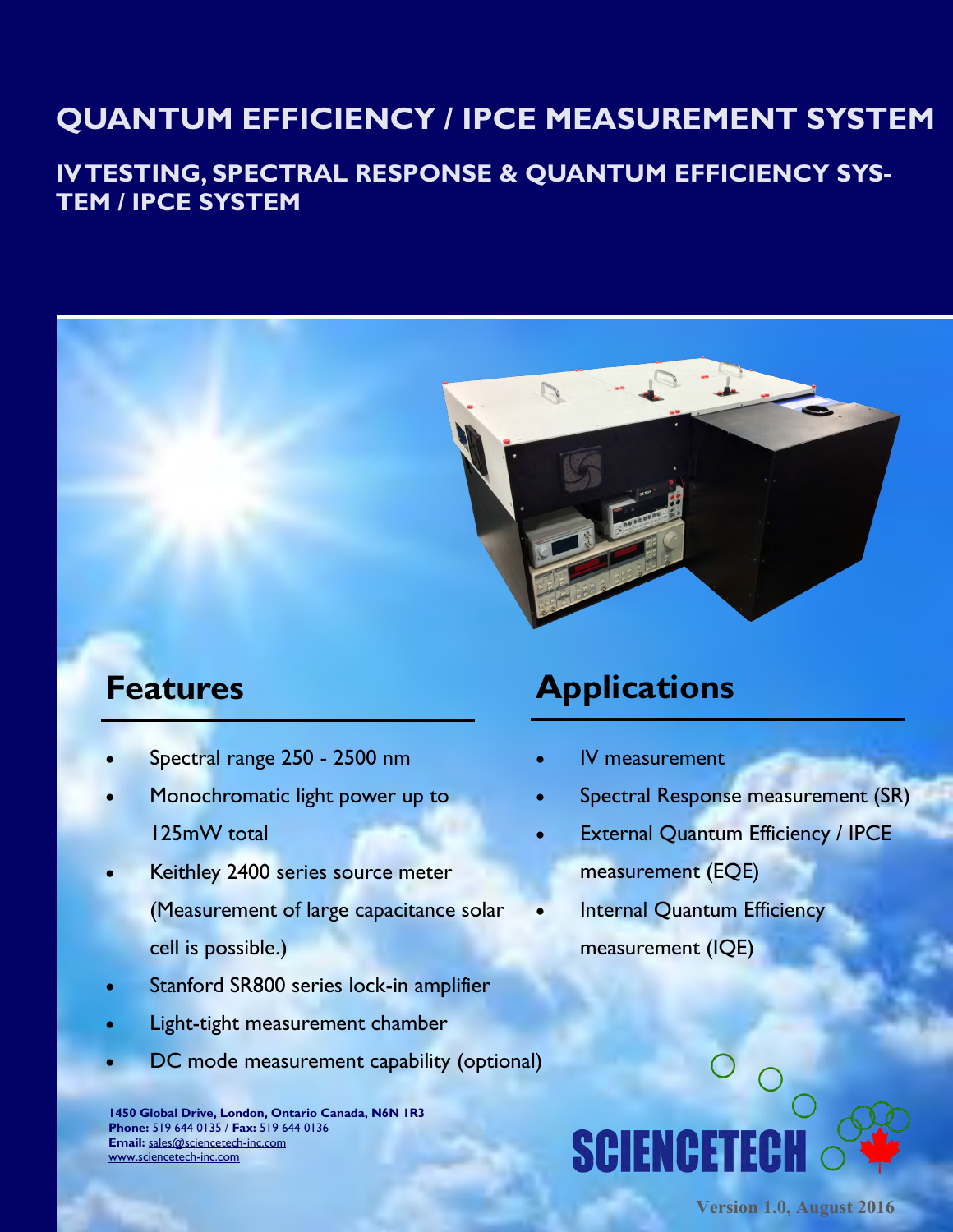### **A. Overview**

Photovoltaic devices are so called since they rely upon the photovoltaic effect that was first discovered by a French experimental physicist, Edmund Becquerel, in 1839 to generate a current/voltage upon exposure to light. However, the history of practical PV devices did not begin until 1954 when Bell Laboratory first demonstrated a silicon solar cell with a conversion efficiency of 6%.

Sciencetech Inc. has been designing and manufacturing modular optical spectroscopy instruments and components for over 30 years. They are widely used all over the world in research laboratories, universities and companies. Sciencetech instruments are designed with the researchers in mind and feature fully adjustable controls for research flexibility. All Sciencetech systems incorporate modular design and adherence to industry standards for easy integration with other supplier's instruments and components.

Sciencetech Inc. designs and fabricates four different variants of Photovoltaic Testing System (PTS), as shown in the following table, for implementation of different experimental methods.

| <b>Model</b>      | IV<br><b>Curves</b> | <b>Spectral</b><br>$Re-$<br>sponse<br>(SR) | Quantum<br><b>Efficien-</b><br>$cy$ (QE /<br><b>IPCE)</b> | <b>Constant</b><br><b>Photocur-</b><br>rent Method<br>(CPM) | <b>Dual Beam</b><br><b>Photoconductiv-</b><br>ity (DBP) | <b>Steady State</b><br><b>Photo Con-</b><br>ductivity<br>(SSPC) | <b>Internal</b><br>Quantum<br><b>Efficiency</b> |
|-------------------|---------------------|--------------------------------------------|-----------------------------------------------------------|-------------------------------------------------------------|---------------------------------------------------------|-----------------------------------------------------------------|-------------------------------------------------|
| PTS-2-QE / IPCE   | $\mathsf{X}$        | X                                          | $\mathsf{X}$                                              |                                                             |                                                         |                                                                 | $X$ (upgrade)                                   |
| PTS-3-CPM         | $\sf X$             | $\mathsf{X}$                               | $\mathsf{X}$                                              | X                                                           |                                                         |                                                                 | X (upgrade)                                     |
| PTS-3-DBP         | $\mathsf{X}$        | $\mathsf{X}$                               | $\mathsf{X}$                                              |                                                             | X                                                       |                                                                 | $X$ (upgrade)                                   |
| <b>PTS-4-SSPC</b> | $\mathsf{X}$        | $\mathsf{X}$                               | X                                                         |                                                             |                                                         | $\mathsf{x}$                                                    | X (upgrade)                                     |

This technical note provides the specific description and features of Sciencetech PTS-2-QE / IPCE system. The PTS-2-QE / IPCE system provides all the capabilities of measuring IV curves, SR, EQE as well as IQE (based on the requirements for upgrading from the customers). Readers interested in CPM, DBP, PTDS and SSPC can refer to our technical notes on PTS-3 and PTS-4 systems, respectively.

#### **The quantities our PTS-2-QE / IPCE system measures are:**

#### - Current-voltage characteristics (IV)

The photocurrent running through a solar cell is the superposition of the current generated by the solar cell under illumination and the current of the solar cell diode in the darkness. The illuminating light has the effect of shifting the IV curve down into the fourth quadrant, where power can be extracted from the diode. The basic equation and IV curves are shown in the figures below.

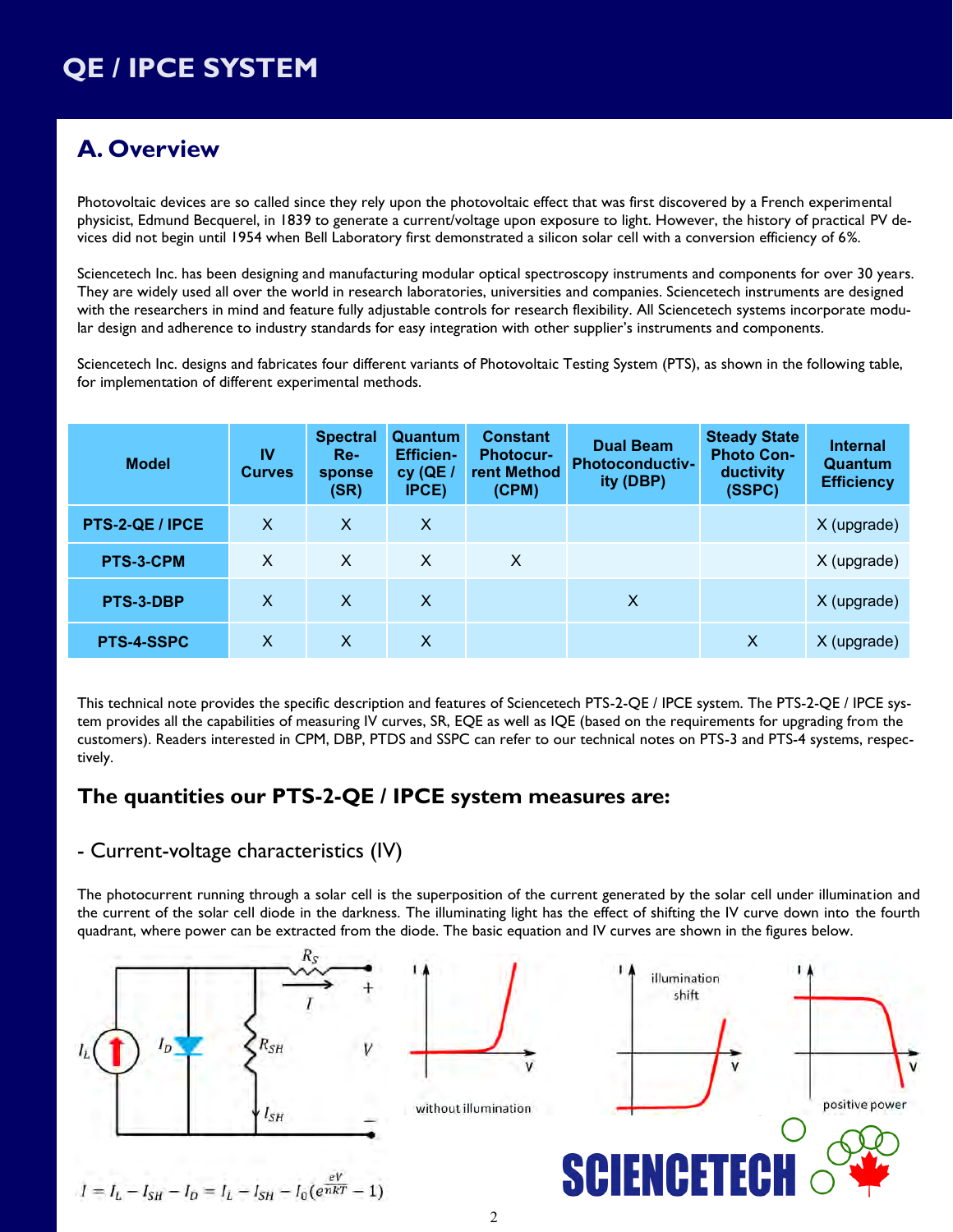Parameters are:  $I_L$ , the photo current generated by the solar cell that can be used for an external load under illumination;  $I_D$ , the net current flowing through the diode; I<sub>0</sub>, the diode's leakage dark saturation current in the absence of light; R<sub>SH</sub>, a current consuming resistor parallel to the solar cell diode due to manufacturing defects;  $R_s$ , a resistor in series with the solar cell circuit due to contact between different metal parts in a solar panel circuit;  $I_{SH}$ , the current flowing through the shunt resistor; I, the total output current from the solar panel; V, the voltage across the cell terminals; T, the temperature in Kelvin; e and k, constants for charge of a single electron and Boltzmann constant, respectively; Finally, n is the ideality factor.

The effect of a shunt resistance is to consume the cell-generated current so the total output current drops due to this diversion. The effect of a series resistance is to reduce the fill factor, which is a drop in the output power from the solar cell.

A source meter (Keithley 2400) used as an active load permits operating the solar cell under test at various load conditions, including short-circuit, compensating for a series resistor required to sense the current produced by the solar cell from the bias light.



The software controls the source meter to automatically measure the following IV characteristics (an example shown on the left):

- Dark IV
- Open-circuit voltage Voc (as well as Voc slope)
- Short-circuit current Isc
- The maximum power Pmax (Vmax and Imax)
- Fill factor
- Forward and reverse sweep features
- $\bullet$  The shunt resistance  $R_{\scriptscriptstyle SH}$ and  $R_{\scriptscriptstyle S}$

### **- Spectral response (SR)**

The spectral response is the ratio of the current generated by the solar cell to the power incident on the solar cell, thus in the unit of A/W. The measurement of SR should be performed using a monochromatic probe beam under simultaneous illumination by a Solar Simulator (SS, i.e., bias light) (ASTM E 1021).



The use of the SS mimics the true operating conditions and is also related particularly to the quality of the material. In poor quality material, the crystal has defective states, where generated carriers lose their energy on phonons and return back to the valence band, leading to incorrect measurement of spectral response, as shown in the figure below. Light from the SS generates a large amount of carriers which help fill/pump the defects/traps so that those carriers generated by the probe beam are not lost.

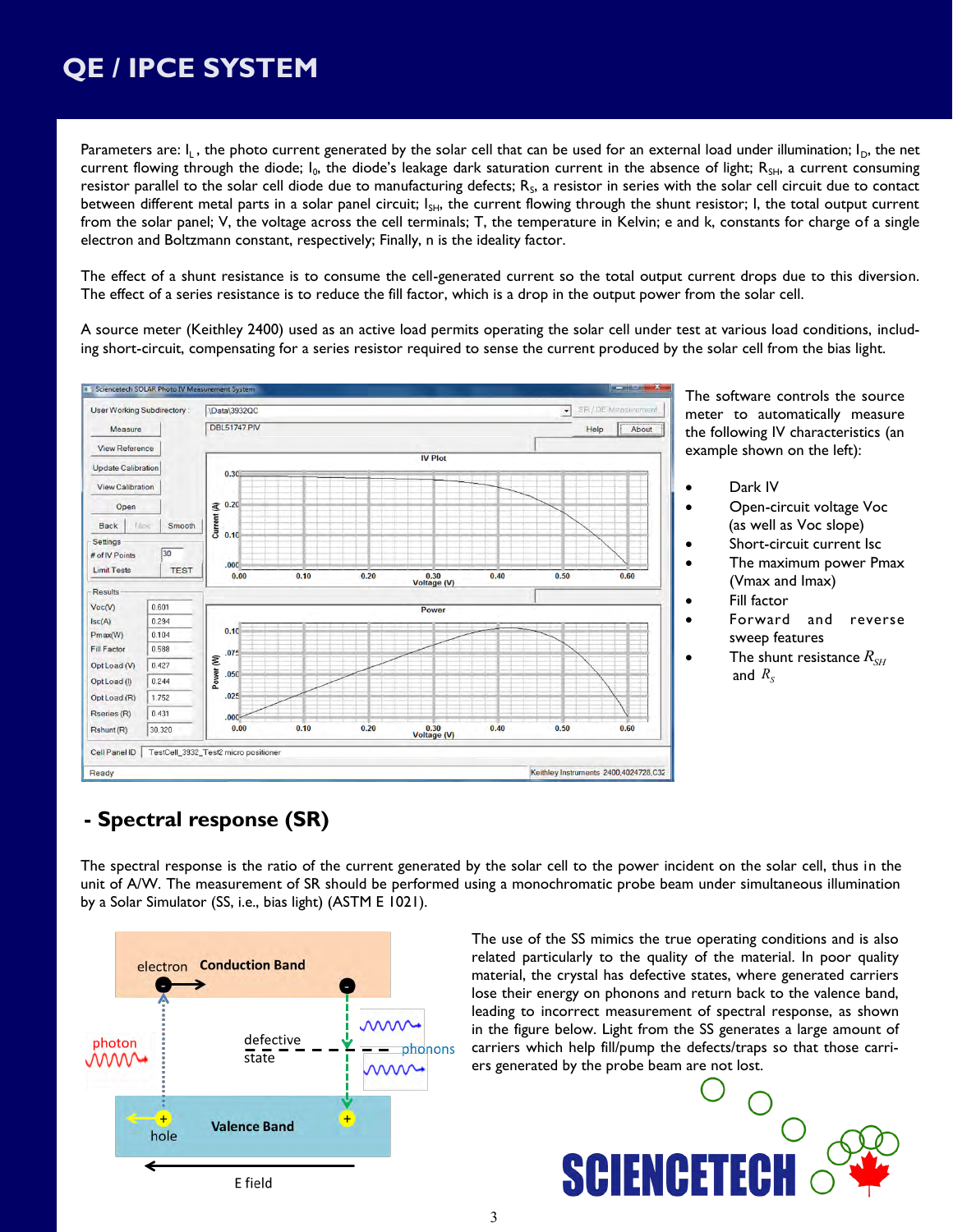To distinguish the photocurrent generated from the weaker probe beam from the photocurrent generated from the stronger SS beam, the probe beam is amplitude modulated with the use of an optical chopper. Finally, the SR measurement is performed by focusing a monochromatic beam onto the sample and registering the photocurrent generated as a function of wavelength (as shown in the first figure on page 8). This sensed current plus a reference signal at the frequency of the light modulation (amplitude modulation from the chopper) are both fed into the lock-in amplifier to allow measurement of the photocurrent generated by the modulated monochromatic light.

Unless a different request is made, the geometry of the light from the Monochromator is controlled to illuminate only a small section of the solar cell (typically 3mm diameter), ensuring that 100% of the monochromatic irradiance contributes to the output signal. Sciencetech's QE system also allows users to switch from this "automatic mode" to the "manual mode" for setting their own measurement conditions based on the research requirements.

#### **- External Quantum Efficiency (EQE / IPCE)**

External Quantum Efficiency is defined as the ratio of the number of carriers generated and collected by the solar cell to the number of photons of an incident beam without considering the losses due to reflection, transmission, or absorption from the sample. It is usually given as a function of wavelength and has a straightforward relationship with SR as follows:

$$
QE = \frac{hc}{e\lambda}SR = \frac{SR * 1240}{\lambda}
$$

where the wavelength is in the unit of nm and SR is in A/W.

#### **- Internal Quantum Efficiency (IQE)**

Internal Quantum Efficiency is a calculation of the QE with consideration of the losses at the sample, i.e., the ratio of the number of carriers generated and collected by the solar cell to the number of photons that are truly converted by the solar cell.

Instead of attempting to measure the losses directly using an integrating sphere, Sciencetech determines total QE losses by making two QE measurements under different conditions which emphasize external surface effects, allowing losses due to reflection and scattering to be inferred more accurately than would normally be possible to measure. This allows a wider range of sample sizes, and provides accurate, precise information on IQE.



Once the losses are determined the Internal Quantum Efficiency can be simply calculated through the following expression:

$$
IQE = \frac{EQE}{1 - losses} = \frac{EQE}{absorption}
$$

where losses we measured include the reflection from and the transmission through the sample. Absorption rate is the portion that converts photons to carriers in the sample.

**SCIENCETECH**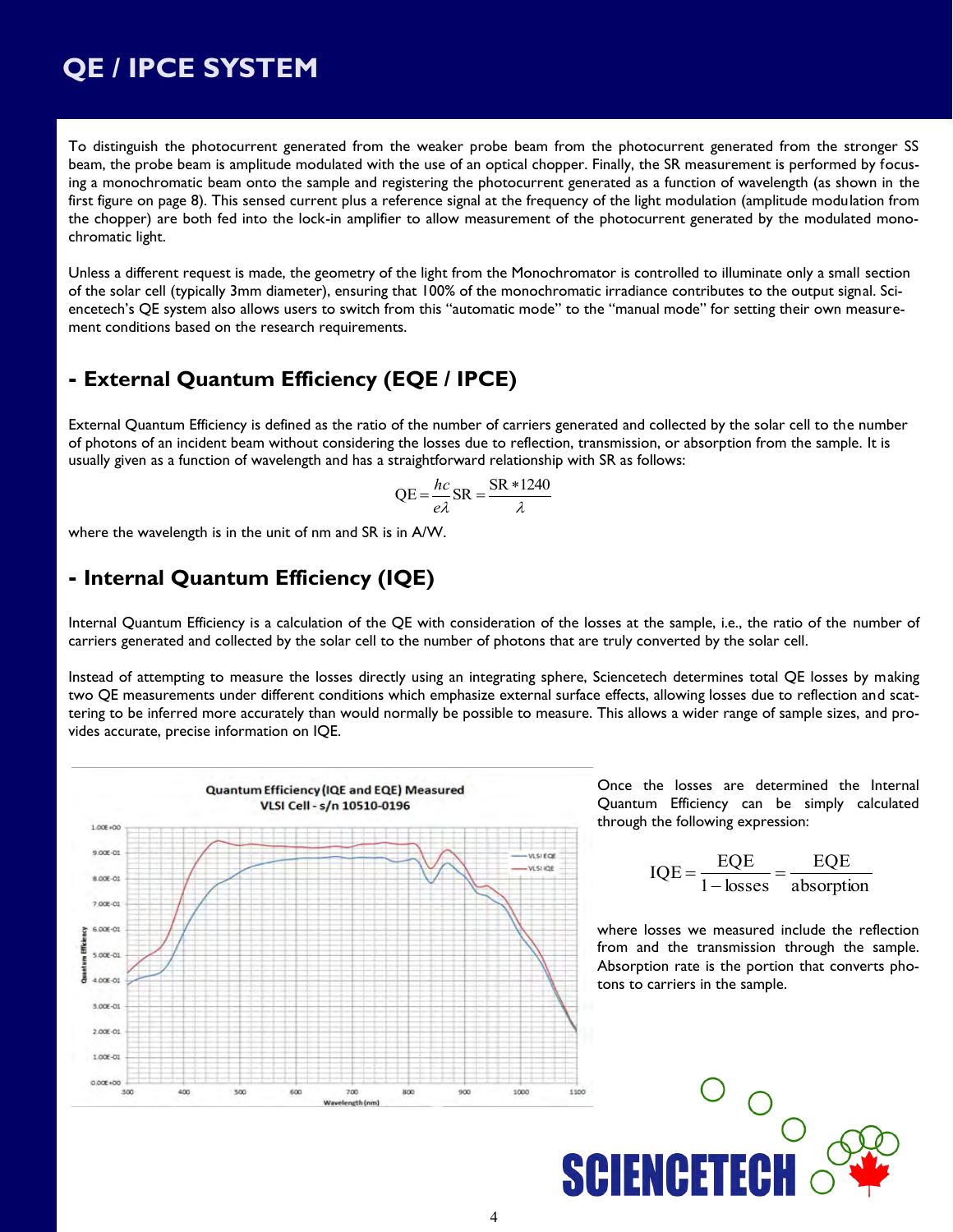

### **B. Specifications**

- Complete SR, QE and IV measurement system with software: The system includes the light source, monochromator with automated order sorting filters, steady-state solar simulator Class AAA, measurement electronics, computer, and software required to measure solar cell characteristics.
- Light tight sample enclosure
- All components are assembled on Sciencetech's integrated optical and electronic mounting system with 54cm x 92cm desktop footprint.
- 1 Sun low-noise bias light source with AM1.5G filter is included for QE and IV measurements.
- Filter holder is mounted in the optical path, which allows two filters to be mounted in series.
- Manually controlled shutter is included to regulate the light exposure time.
- Bias voltage range is available from 0 to 200V.
- Photocurrent measurement resolution ranges from 10 picoampere to 10 microampere depending on the range.
- Sample enclosure with adjustable dual cell holder and target table of 150mm height adjustment.
- Power system, single phase, can be configurable for 230VAC, 50Hz or 110VAC, 60Hz.
- Shielded and light tight test area enclosure has convenient removable cover allowing access from top, front and sides.

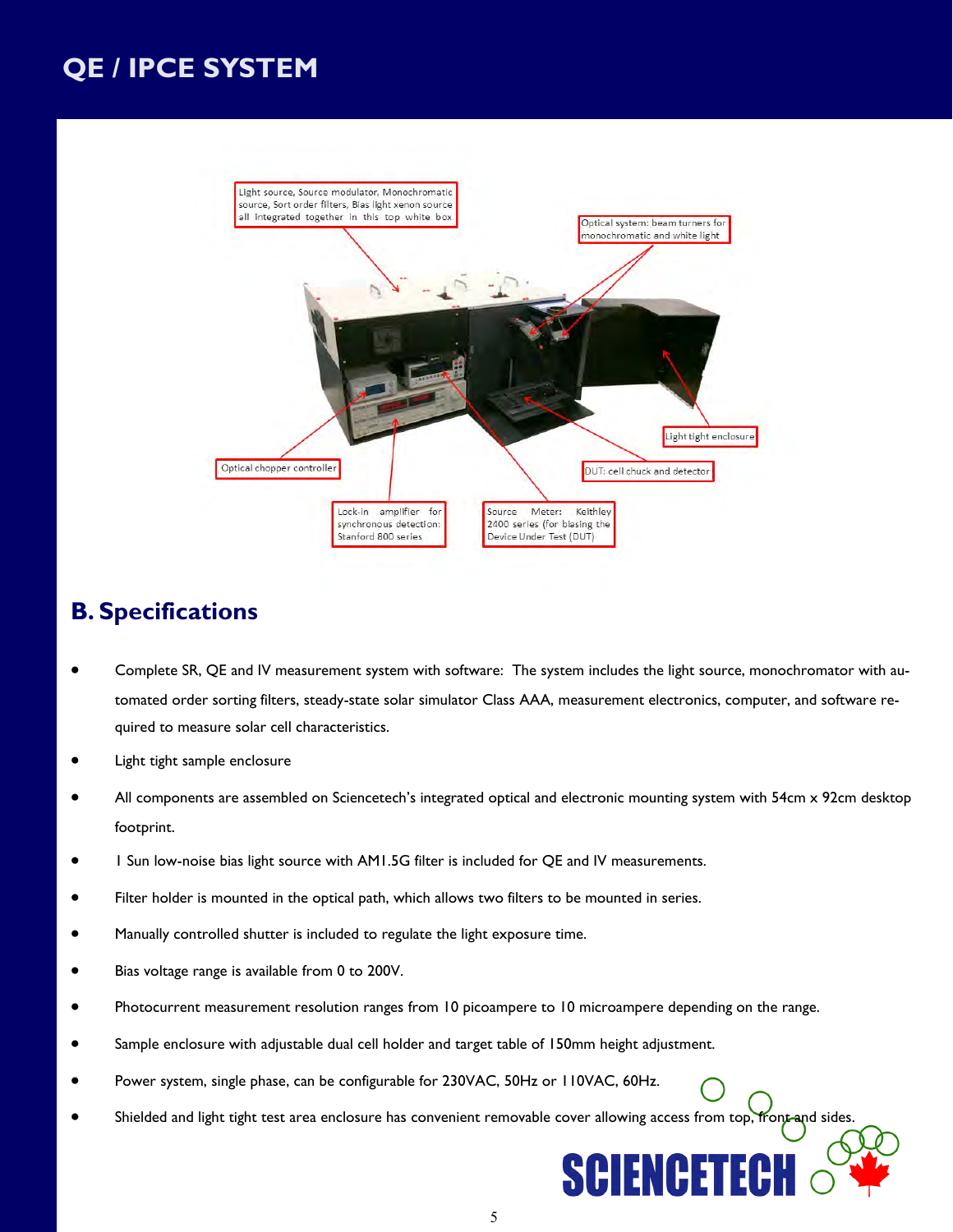| Light Source for<br>Monochromator      | 150W Xe arc lamp or 250W QTH tunable source, average lifetime 1200 hours<br>Less than 0.5% instability<br>250 - 2500nm tuning/scanning range (Xenon)                                                                                           |  |  |  |  |  |
|----------------------------------------|------------------------------------------------------------------------------------------------------------------------------------------------------------------------------------------------------------------------------------------------|--|--|--|--|--|
| Monochromator                          | Czerny-Turner design with adjustable bandpass 0.2 to 10nm<br>Motorized triple grating system<br>Monochromatic probe light power of up to 125mW total (total white light)<br>Adjustable spot size 2mm to 5mm in diameter                        |  |  |  |  |  |
| <b>Order Sorting</b><br><b>Filters</b> | Filters 1, 2, 3, 4 and 5 with cut-on wavelengths at 200nm, 300nm, 500nm, 900nm and 1600nm<br>Filter diameter 25.4mm (1")                                                                                                                       |  |  |  |  |  |
| <b>Bias Light Source</b>               | 75W Ultra-stable Xe arc lamp, average lifetime 1200 hours<br>Less than 0.1% instability<br>Adjustable spot size                                                                                                                                |  |  |  |  |  |
| Reference                              | 5mm diameter, broadband pyroelectric<br>Calibrated range 250 - 2500nm<br><b>Detector</b><br>Reference solar cells 20mm x 20mm<br>Specialized chuck 76.2mm $\times$ 76.2mm (3" $\times$ 3")                                                     |  |  |  |  |  |
|                                        | Source meter Keithley 2400<br>Maximum electric power reading 20W<br>Maximum voltage 200V and maximum current IA<br>Voltage accuracy 0.015% and current accuracy 0.22%<br><b>IV Tester</b><br>Measurement time period for 100 IV points is 44s  |  |  |  |  |  |
| Data Acquisition                       | Stanford Lock-in Amplifier SR800 series<br>Collected data exportable as ASCII file compatible with MS Windows<br>Chopper I-200Hz                                                                                                               |  |  |  |  |  |
|                                        | Interface<br>RS-232 (at least 1 hardware serial port) and USB                                                                                                                                                                                  |  |  |  |  |  |
| <b>System Dimensions</b>               | 92cm x 54cm x 54cm (36" x 21" x 21")                                                                                                                                                                                                           |  |  |  |  |  |
|                                        |                                                                                                                                                                                                                                                |  |  |  |  |  |
| <b>Standards</b>                       | IEC 60904-1 Measurement of photovoltaic IV characteristics<br>$\bullet$<br>ASTM E 1036 Standard test methods for electrical performance of nonconcentrator terrestrial photovol-<br>$\bullet$<br>taic modules and arrays using reference cells |  |  |  |  |  |

- ASTM E 1021-15 Standard test method for spectral responsivity measurements of photovoltaic devices
- IEC 60904-8 Method for spectral responsivity measurements of a photovoltaic device

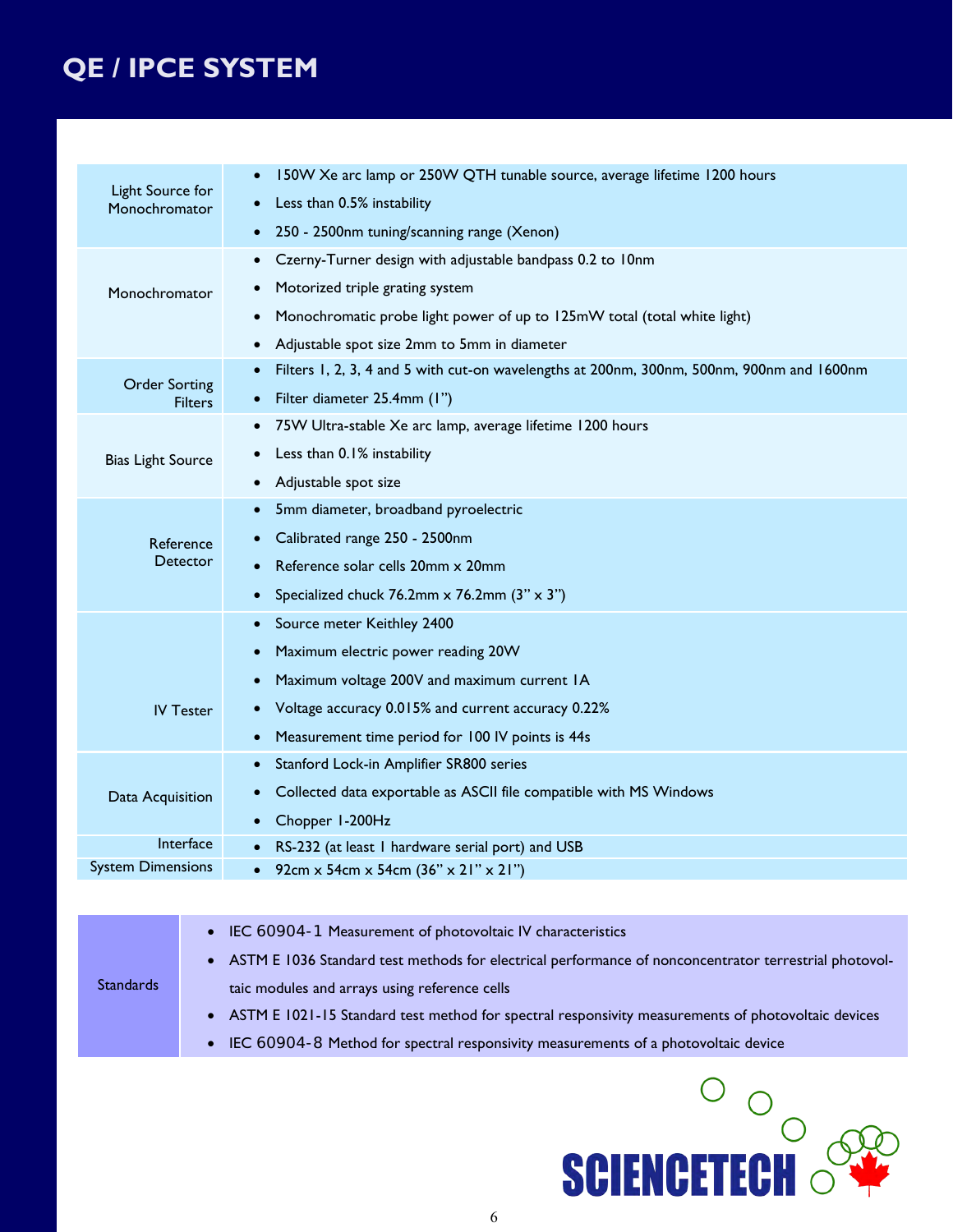

### **D. Optional specifications and accessories**

| Monochromatic Light<br>Source                           | An option to concentrate light spot in a 1mm x 4mm rectangle for rectangular<br>samples.                                                                                                                                                                                                                                                |  |
|---------------------------------------------------------|-----------------------------------------------------------------------------------------------------------------------------------------------------------------------------------------------------------------------------------------------------------------------------------------------------------------------------------------|--|
| Temperature con-<br>trolled vacuum chuck<br>with probes | 15.2cm $\times$ 15.2cm (6" $\times$ 6") maximum sample size inside standard chamber and<br>minimum cell size $3.8cm \times 3.8cm$ (1.5" $\times$ 1.5")<br>For automated stage a specific chuck size could be customized<br>Brass plated tin; Optional: gold plate, gold or nickel coating<br>Temperature Controlled range - 10°C - 80°C |  |
| Bias Light                                              | • Adjustable irradiance up to 5 Suns                                                                                                                                                                                                                                                                                                    |  |
| Dual light source sys-<br>tem                           | Combined Tungsten and Xenon lamps for higher light efficiency                                                                                                                                                                                                                                                                           |  |
| <b>Automated Stage</b>                                  | Customized X-Y-Z translation stage and probe station for automated characteri-<br>zation using PTS system                                                                                                                                                                                                                               |  |
|                                                         |                                                                                                                                                                                                                                                                                                                                         |  |

**SCIENCETECI**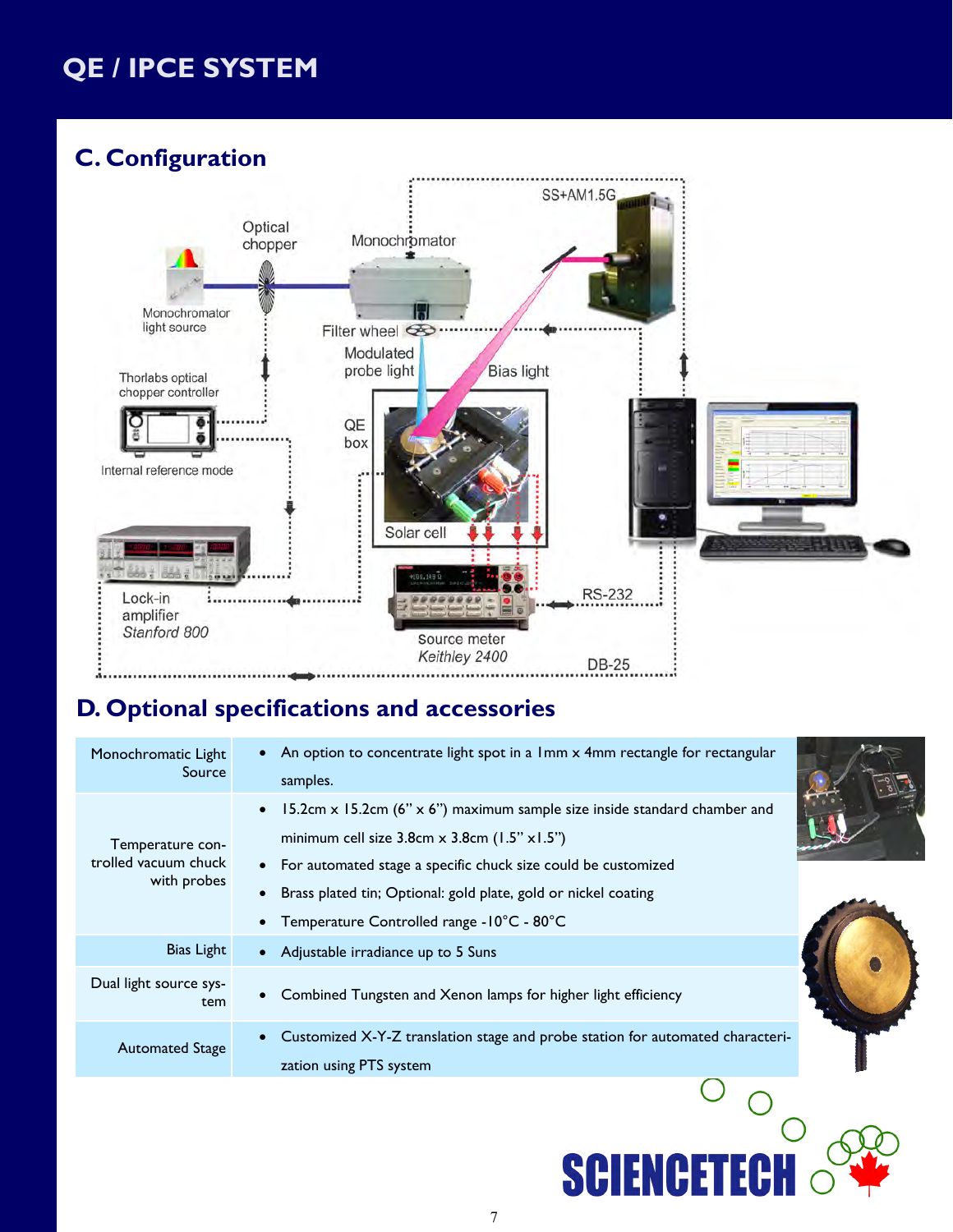### **E. Software features**

The PTS-2-QE / IPCE system comes with a fully integrated software package, capable of controlling every aspect of the system:





- MS Windows based
- Automation of data acquisition with simple command scripts
- Data acquisition and automation log-keeper data stored in ASCII format
- Visualization corresponds to LabVIEW standards.
- Graphical and data output can be in a wide range of file types.
	- Sciencetech may supply source code to customers that wish to further modify the system or integrate it into existing computer framework.